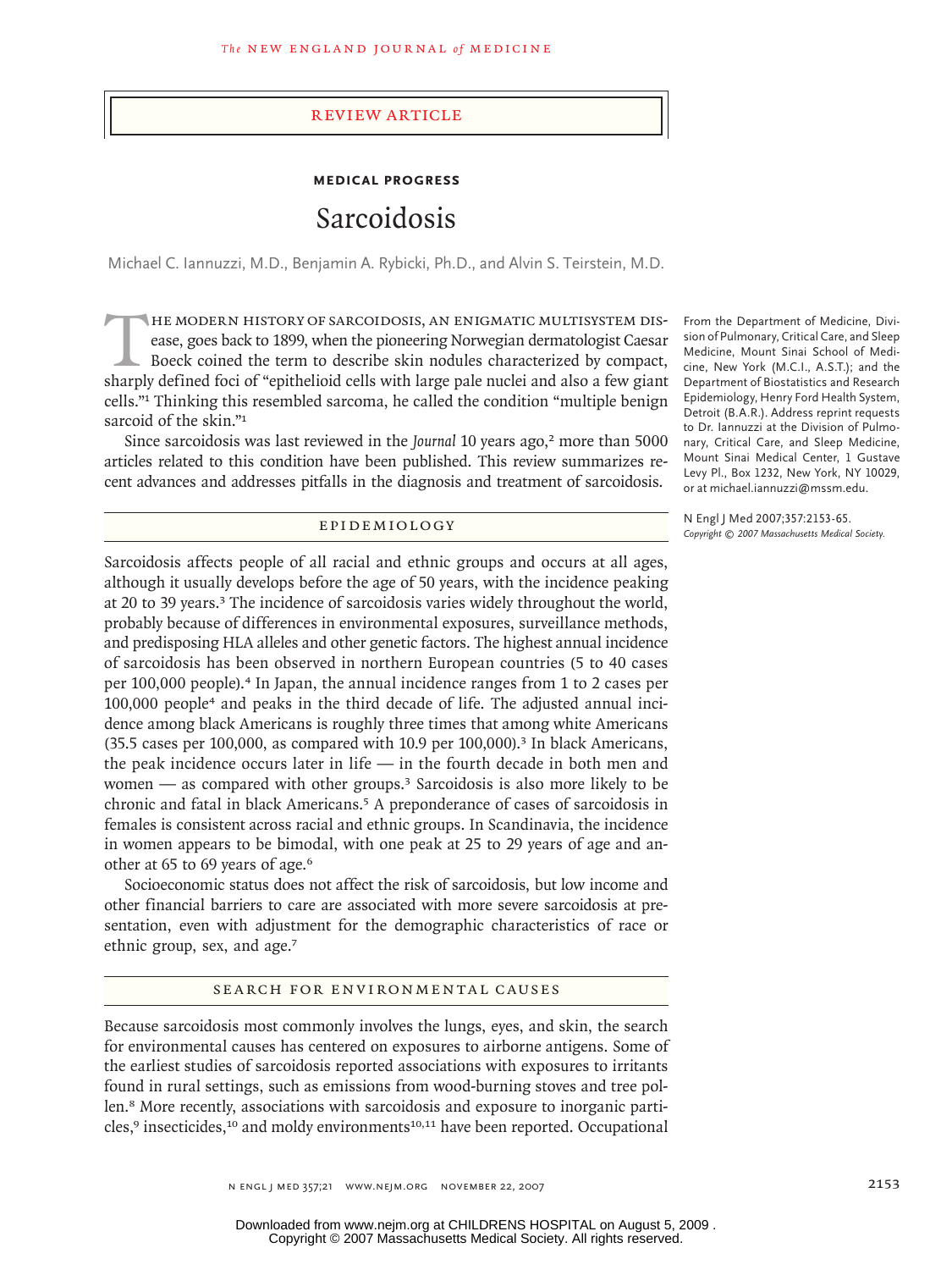studies have shown positive associations with service in the U.S. Navy, $12$  metalworking, $11$  firefighting,<sup>13</sup> and the handling of building supplies.<sup>14</sup> Recently, Izbicki et al. reported an increased incidence of sarcoidosis among New York City Fire Department rescue workers involved in the 2001 World Trade Center disaster.<sup>15</sup>

With the use of polymerase-chain-reaction techniques, mycobacterial and propionibacterial DNA and RNA have been recovered from sarcoidal tissue.<sup>16</sup> Investigators have reported that serum samples from patients with sarcoidosis often contain antibodies to mycobacterial antigens, including recombinant *Mycobacterium tuberculosis* katG,<sup>17</sup> M. tuberculosis heat-shock protein 70,<sup>18</sup> and *M. tuberculosis* mycolyl transferase antigen 85A.<sup>19</sup> Given the multiple environmental risk factors reported to date, it seems credible that the development of sarcoidosis is probably the end result of immune responses to various ubiquitous environmental triggers.

#### GENETIC FEATURES

Familial sarcoidosis was first reported in 1923 in two affected sisters.<sup>20</sup> No formal twin study has been reported, but the concordance appears to be higher in monozygotic twins than in dizygotic twins.<sup>21</sup>

In A Case-Control Etiologic Sarcoidosis Study (ACCESS), patients with sarcoidosis stated five times as often as control subjects that they had siblings or parents with sarcoidosis.<sup>22</sup> Although siblings of patients with sarcoidosis are at increased risk for the disease, the phenotypic features and clinical outcomes in affected sibling pairs exhibit minimal concordance, with the exception that probands with ocular or hepatic involvement are more likely to have siblings with similar manifestations (odds ratio for ocular involvement, 3.0; 95% confidence interval [CI], 1.7 to 5.4; odds ratio for hepatic involvement, 3.3; 95% CI, 1.5 to 7.4). $23$ 

The first reported association between sarcoidosis and specific gene products was the association between class I HLA-B8 antigens and acute sarcoidosis.<sup>24</sup> Subsequently, HLA class II antigens, encoded by HLA-DRB1 and DQB1 alleles, have been consistently associated with sarcoidosis.25,26

The antigen-binding properties of the HLA class II peptide-binding groove are determined

by polymorphic amino acid residues. These residues form pockets in the groove, interacting with the antigenic peptide side chains. A recent study suggests that pocket 9 of HLA-DQ and pocket 4 of HLA-DR are the most important regions involved in the association with sarcoidosis.<sup>27</sup> Additional reports suggest that specific HLA genotypes confer a predisposition to the disease phenotype rather than to susceptibility.26,28 For example, HLA-DQB1\*0201 and HLA-DRB1\*0301 are strongly associated with acute disease and a good prognosis.<sup>28</sup>

The results of studies of non-HLA candidate genes have been inconsistent.<sup>29</sup> Genes encoding for tumor necrosis factor α (TNF-α), interferon-γ, and chemokine receptors are logical candidates on the basis of their functions, but associations with sarcoidosis have not been confirmed.<sup>30,31</sup>

To date, two genomewide scans for loci associated with sarcoidosis have been reported: one in white Germans,<sup>32</sup> which showed the strongest linkage signals at chromosomes 3p and 6p, and the other in black Americans,<sup>33</sup> which showed the strongest signals at chromosomes 5p and 5q. However, the outcome of genomewide scans is known to be influenced by the population studied.

Valentonyte et al.<sup>34</sup> reported an association of the butyrophilin-like 2 (*BTNL2*) gene on chromosome 6p with sarcoidosis, and others have confirmed this association.<sup>35</sup> *BTNL2*, a B7 family member, probably functions as a negative costimulatory molecule, but how an aberrant function of this gene might result in sarcoidosis is unknown.<sup>36</sup> Subsequent fine-mapping studies in a genomewide sample of black Americans suggest that there are sarcoidosis susceptibility genes on chromosomes 3p and 5q11.2 and protective genes on a region of 5p15.2.<sup>37</sup> Phenotypic analysis of these genomewide scans shows the strongest linkage signals on chromosome 1p36 for radiographic resolution of sarcoidal lesions and on chromosome 18q22 for the presence of cardiac or renal involvement.<sup>38</sup>

Because susceptibility to sarcoidosis depends on both genetic and environmental exposures, identification of interactions between specific sarcoidosis-susceptibility loci and environmental modifiers will probably be important in delineating the cause (or causes) of sarcoidosis.<sup>39</sup> To date, one such interaction has been identified: an association between the HLA-DQB1 sarcoidosis-susceptibility locus and exposure to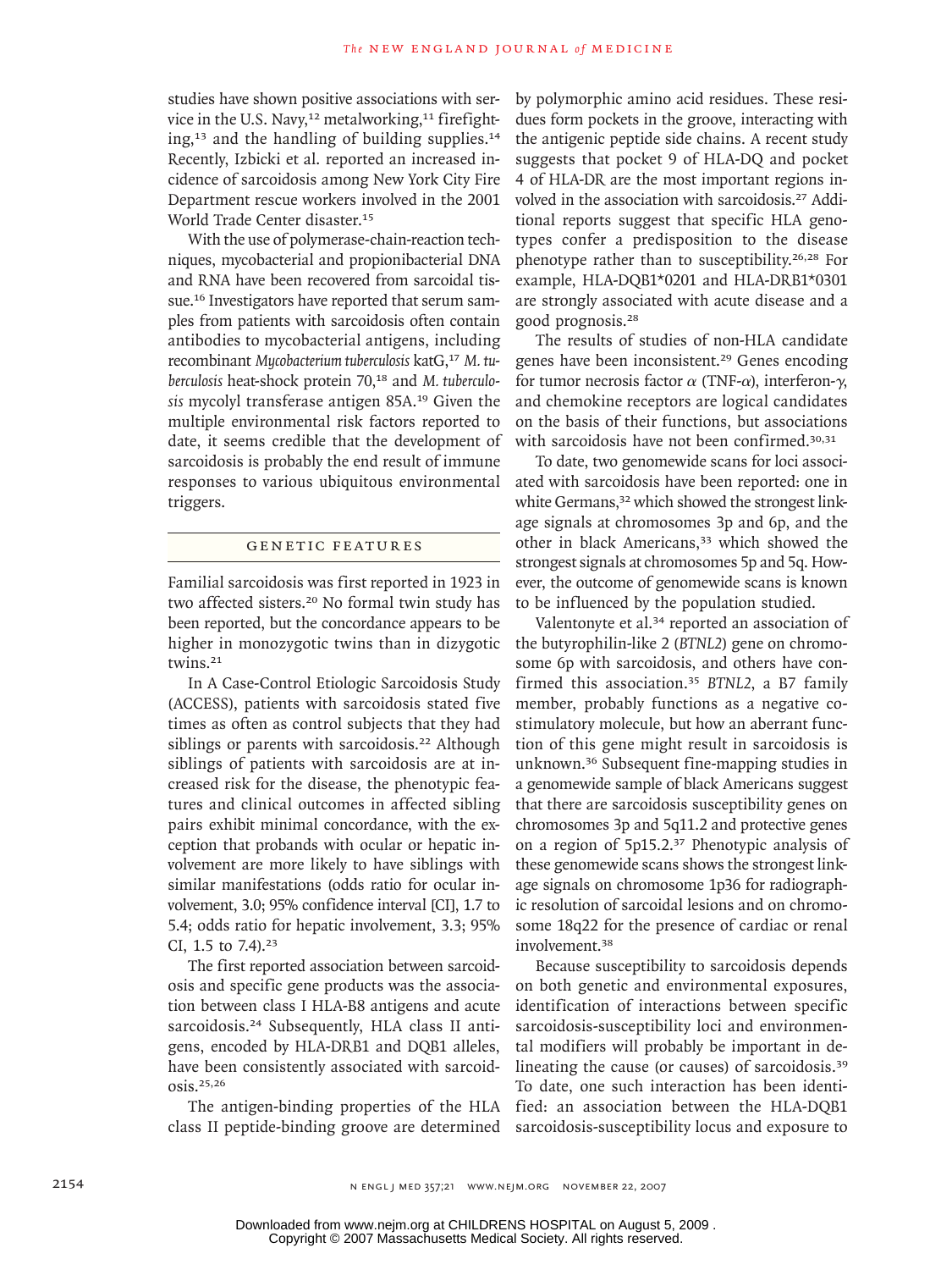place.<sup>26</sup>

# IMMUNOPATHO GENESIS

The development and accumulation of granulomas constitute the fundamental abnormality in sarcoidosis (Fig. 1A through 1F). Although the inciting event in sarcoidosis is unknown, in principle, granulomas generally form to confine pathogens, restrict inflammation, and protect surrounding tissue. Granulomas are compact, centrally organized collections of macrophages and epithelioid cells encircled by lymphocytes. Macrophages, in the face of chronic cytokine stimulation, differentiate into epithelioid cells, gain secretory and bactericidal capability, lose some phagocytic capacity, and fuse to form multinucleated giant cells (Fig. 1D).<sup>40</sup> In more mature granulomas, fibroblasts and collagen encase the ball-like cluster of cells (Fig. 1E), and in some cases, sclerosis ensues, altering organ architecture and function (Fig. 1F).

A cardinal feature of sarcoidosis is the presence of CD4+ T cells that interact with antigenpresenting cells to initiate the formation and maintenance of granulomas (Fig. 2).<sup>41</sup> The oligoclonal αβ T-cell repertoire observed in sarcoidosis suggests that the triggering antigens favor progressive accumulation and activation of selective T-cell clones.<sup>42</sup> These activated CD4+ cells differentiate into type 1 helper T (Th1)–like cells and secrete predominantly interleukin-2 and interferon-γ, augment macrophage TNF- $\alpha$  production, and amplify the local cellular immune response.<sup>43</sup> A subgroup of regulatory T cells, natural killer T cells, has been found to be greatly reduced in peripheral blood from patients with sarcoidosis who do not have Löfgren's syndrome.<sup>44</sup> However, there are conflicting data on the accumulation of natural killer T cells in granulomatous lesions. For example, natural killer T cells were found in lymph-node specimens but not in skin lesions.<sup>45</sup> The role of natural killer T cells in sarcoidosis remains undefined.

Sarcoidosis also presents an "immune paradox": despite extensive local inflammation, anergy may develop, as indicated by suppression of the immune response to tuberculin.<sup>46</sup> Expansion of CD25bright regulatory T cells, a subgroup of CD4+ T lymphocytes, in active sarcoidosis, may account for this anergy<sup>46</sup> by abolishing interleu-

water damage or high humidity in the work-kin-2 production and strongly inhibiting T-cell proliferation.<sup>46</sup>

> Sarcoidosis has been reported to develop after interferon alfa therapy for hepatitis C.<sup>47</sup> Some studies have suggested that hepatitis C infection itself may increase the risk of sarcoidosis,<sup>48</sup> but it appears more likely that treatment with interferon alfa increases interferon-γ and interleukin-2, thus promoting granuloma formation.<sup>49</sup>

> Although granulomas may resolve with little consequence, pulmonary fibrosis occurs in 20 to 25% of patients with sarcoidosis. The pathogenesis of pulmonary fibrosis in sarcoidosis remains uncertain. Matrix metalloproteinases, particularly matrix metalloproteinases 8 and 9, have been reported to be increased in bronchoalveolar-lavage specimens and sputum from patients with sarcoidosis; at the same time, the bronchial-lavage samples from these patients did not show a compensatory increase in the levels of tissue inhibitor of metalloproteinase 1.50,51 Thus, unopposed



 $\frac{1}{2}$  $\frac{1}{2}$ giant cell), a lacrimal gland (Panel E), and the heart and lungs at autopsy CASE  $($ Panel F, arrow points to upper-lobe bullae). **Figure 1. Spectrum of Pathological Findings in Patients with Sarcoidosis.** Granulomas are shown in nasal mucosal tissue (Panel A), synovial tissue (Panel B), a scar on the skin (Panel C), the lung (Panel D, arrow points to

EMail Line

 $\overline{\phantom{a}}$ 

Revised

n engl j med 357;21 www.nejm.org november 22, 2007 2155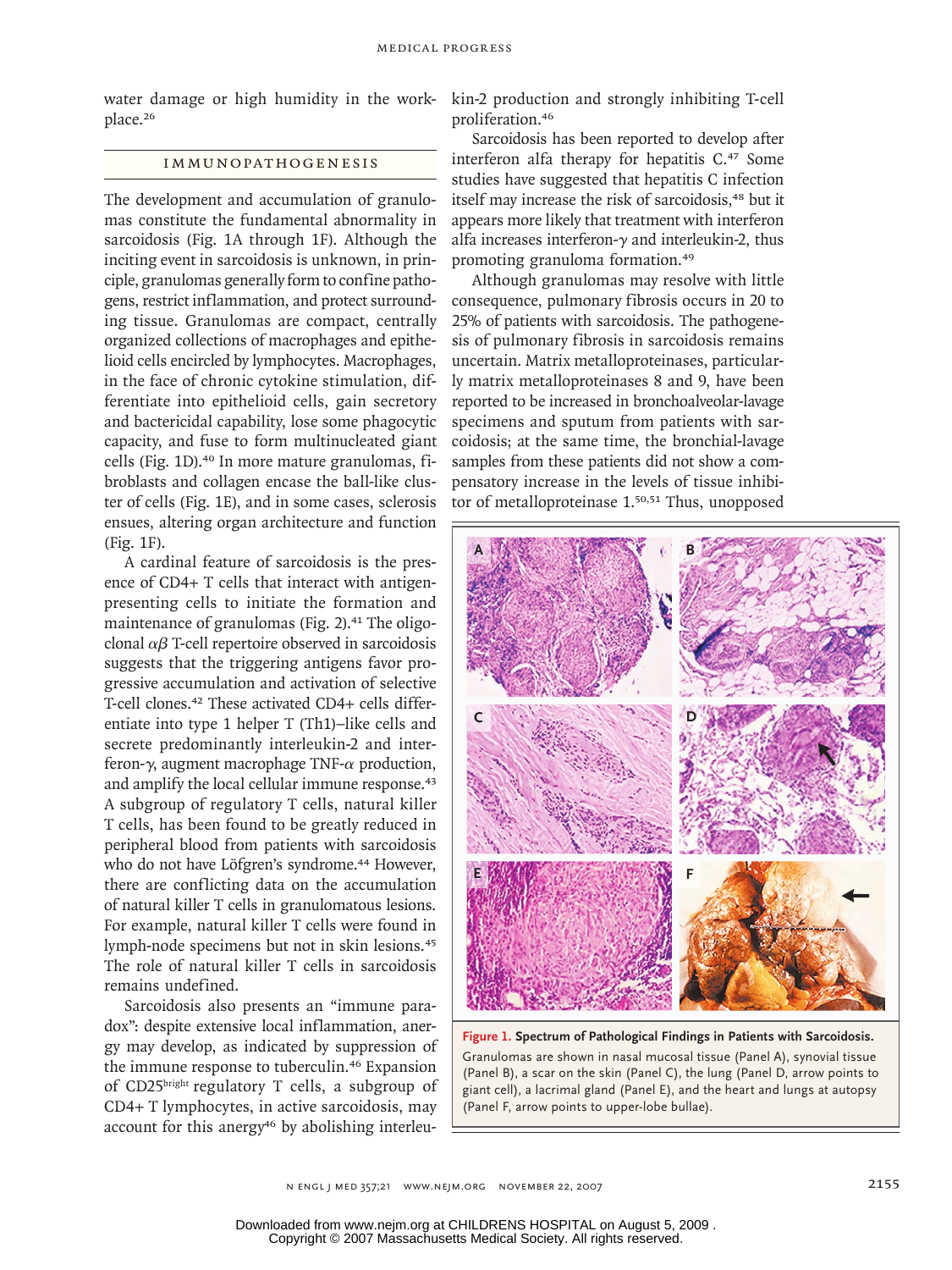

#### **Figure 2. Hypothesized Immunopathogenesis of Sarcoidosis.**

Infectious, organic, and inorganic agents are possible antigens in sarcoidosis. Any causative microbe, if present, is probably cleared, leaving behind an undegradable product or initiating a cross-reacting immune response to self-antigen. Antigen-presenting cells (APC), in addition to producing high levels of tumor necrosis factor alpha (TNF-α), secrete interleukin-12, -15, and -18, macrophage inflammatory protein 1 (MIP-1), monocyte chemotactic protein 1 (MCP-1), and granulocyte macrophage colony-stimulating factor (GM-CSF).<sup>41</sup> A cardinal feature of sarcoidosis is the presence of CD4+ T cells that interact with APCs to initiate the formation and maintenance of granulomas. CD4+ T cells release interleukin-2 and interferon-γ. Activated CD4+ cells differentiate into type 1 helper (Th1)-like cells and secrete predominantly interleukin-2 and interferon-γ. The efficiency of antigen processing, antigen presentation, and cytokine release is probably under genetic control; evidence strongly supports a role for macrophage HLA and BTNL2 alleles in sarcoidosis susceptibility and phenotype.<sup>34,35</sup> However, T-cell genes that may confer a predisposition to sarcoidosis or affect the phenotype have not yet been identified. Sarcoidal granulomas are organized, structured masses composed of macrophages and their derivatives, epithelioid cells, giant cells, and T cells. Sarcoidal granulomas may persist, resolve, or lead to fibrosis. Alveolar macrophages activated in the context of a predominant type 2 helper (Th2) T-cell response appear to stimulate fibroblast proliferation and collagen production, leading to progressive fibrosis. protease activity initiates extracellular-matrix breakdown and remodeling. A shift from cytokines produced by Th1 cells (mainly interleukin-2 and interferon-γ) to cytokines produced by type 2 helper T (Th2) cells (mainly interleukins 4, 10, and 13) also appears to be central to the development of fibrosis.<sup>52</sup> Alveolar macrophages activated in the context of Th2 cytokines produce high levels of fibronectin and the CC motif ligand 18 (CCL18) chemokine.<sup>53</sup> CCL18 up-regulates collagen production by lung fibroblasts, which in turn increases macrophage release of CCL18, creating a positive feedback loop leading to pulmonary fibrosis.<sup>53</sup>

# CLINICAL FEATURES

Principles for managing the care of patients with sarcoidosis are listed in Table 1; common clinical features are shown in Figure 3. Sarcoidosis often first comes to attention when abnormalities are detected on a chest radiograph during a routine screening examination. Systemic symptoms such as fatigue, night sweats, and weight loss are common; the organ system that is most affected varies with the given patient. Löfgren's syndrome, an acute presentation consisting of arthritis, erythema nodosum, and bilateral hilar adenopathy, occurs in 9 to 34% of patients.<sup>54</sup> This acute variant of the disease presents differently in men and women.<sup>55</sup> Erythema nodosum is observed predominantly in women, and marked ankle periarticular inflammation or arthritis without erythema nodosum is more common in men.<sup>56</sup>

Two thirds of patients with sarcoidosis generally have a remission within a decade after diagnosis, with few or no consequences; remission occurs for more than half of patients within 3 years. Unfortunately, up to a third of patients have unrelenting disease, leading to clinically significant organ impairment. A recurrence after 1 or more years of remission is uncommon (affecting <5% of patients), but recurrent disease may develop at any age and in any organ. Less than 5% of patients die from sarcoidosis; death is usually the result of pulmonary fibrosis with respiratory failure or of cardiac or neurologic involvement.

# DI AGNOSIS

10/29/07

Version 3

The diagnosis of sarcoidosis is established on the basis of compatible clinical and radiologic find-

Downloaded from www.nejm.org at CHILDRENS HOSPITAL on August 5, 2009. Copyright © 2007 Massachusetts Medical Society. All rights reserved.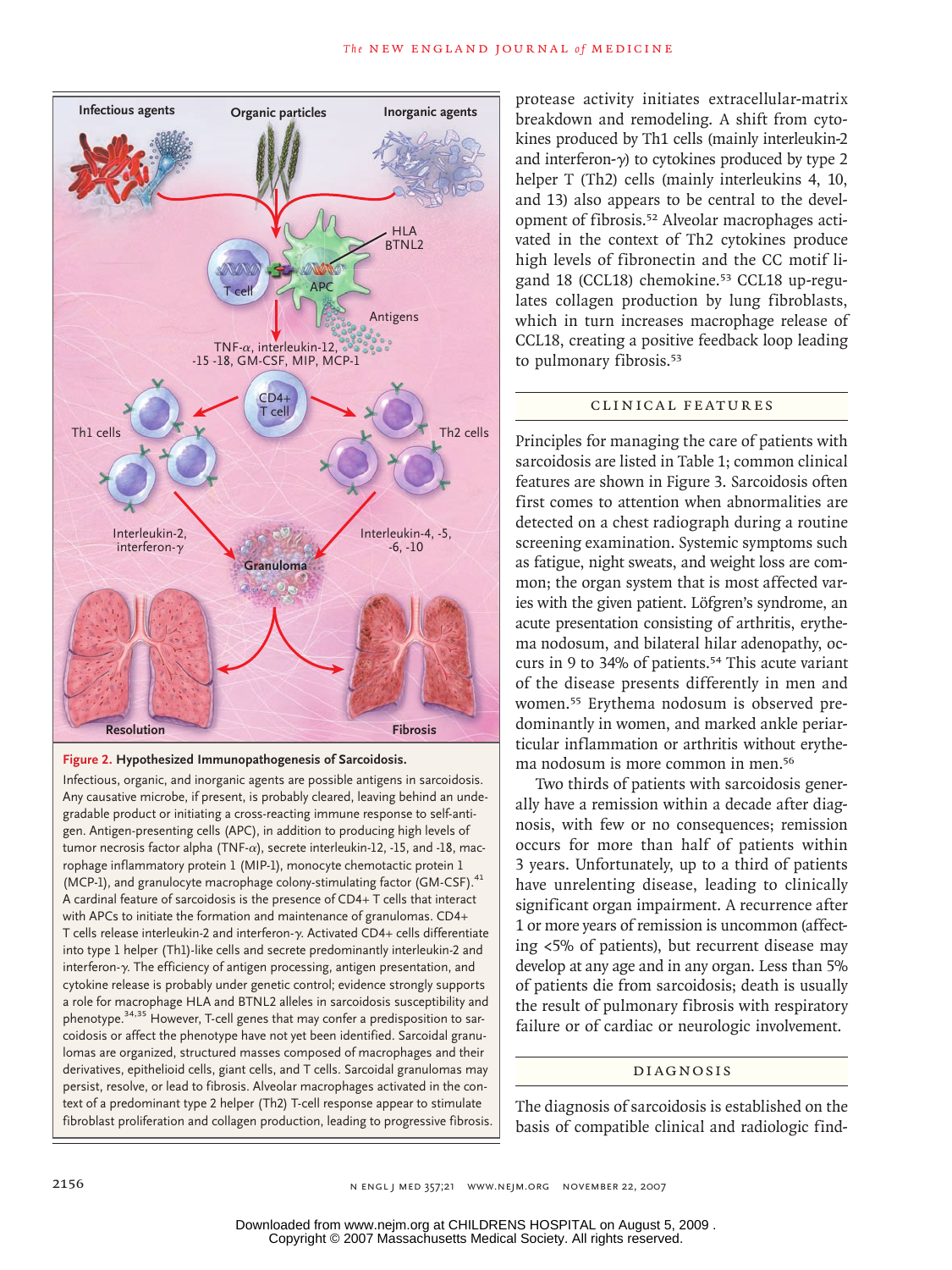ings, supported by histologic evidence in one or more organs of noncaseating epithelioid-cell granulomas in the absence of organisms or particles. A diagnosis of sarcoidosis is reasonably certain without biopsy in patients who present with Löfgren's syndrome. In all other cases, a biopsy specimen should be obtained from the involved organ that is most easily accessed, such as the skin, peripheral lymph nodes, lacrimal glands, or conjunctiva. If diagnosis requires pulmonary tissue, transbronchial biopsy by means of bronchoscopy has a diagnostic yield of at least 85% when multiple lung segments are sampled.

Sarcoidal granulomas have no unique histologic features to differentiate them from other granulomas. Special stains for acid-fast bacilli and fungi, as well as cultures of such organisms, are essential. If the results of lung biopsy with bronchoscopy are negative and other organs are not obviously involved, biopsy of intrathoracic lymph nodes, which are often enlarged in patients with sarcoidosis, may be necessary to confirm the diagnosis. Endoscopic ultrasound-guided, fineneedle aspiration of intrathoracic lymph nodes has been reported to provide a diagnostic yield of approximately 82% and may obviate the need for mediastinoscopy.<sup>57</sup>

The Kveim–Siltzbach test has been used for many years in the diagnosis of sarcoidosis. The test is performed by injecting homogenate of human sarcoid tissue extract intradermally; 4 weeks later, the papule that develops at the site of injection is biopsied. This test is now used less often for several reasons. First, no commercially available preparation of the antigen exists. Second, the use of human tissue extracts for clinical purposes presents many constraints. Third, each new Kveim–Siltzbach preparation requires validation in vivo. Kveim–Siltzbach testing, if available, is most useful in patients whose lesions are not easily accessible by biopsy (i.e., lesions at sites other than the skin, lacrimal glands, peripheral lymph nodes, and conjunctivae) and who do not need immunosuppressive treatment during the

# **Table 1. Diagnosis, Clinical Characteristics, and Treatment of Sarcoidosis.\***

#### **Diagnosis**

- Diagnosis of sarcoidosis is firm when chest radiographic evidence is accompanied by compatible clinical features and noncaseating granulomas on biopsy, with all other causes of granulomas ruled out.
- Biopsy is indicated for all patients presumed to have sarcoidosis, except those with Löfgren's syndrome.
- Pathologists can identify granulomas, but the diagnosis should not be based on pathological findings alone.

A response to corticosteroid therapy does not establish the diagnosis of sarcoidosis.

- Measurement of the serum angiotensin-converting–enzyme level is an insensitive and nonspecific diagnostic test and a poor therapeutic guide.
- For patients without apparent lung involvement, <sup>18</sup>FDG PET is useful in identifying sites for diagnostic biopsy.

<sup>18</sup>FDG PET and MRI with gadolinium detect cardiac and neurologic involvement. (Caution in the use of gadolinium is needed, given the possibility that nephrogenic fibrosing sclerosis may develop in patients with chronic kidney disease.)

CT imaging is unnecessary for most patients with sarcoidosis. CT is indicated when the chest radiograph is atypical for sarcoidosis or when hemoptysis occurs.

#### **Clinical characteristics**

Constitutional symptoms such as fatigue may predominate.

- Cardiac sarcoidosis is much more common than reported previously and may cause loss of ventricular function and sudden death.
- Cardiac and neurologic sarcoidosis may occur without apparent disease activity in other organs.
- Chest radiographic patterns (stages 1, 2, and 3) do not reflect the chronology of the disease.

#### **Treatment**

Most patients with sarcoidosis do not require therapy.

There have been few well-controlled studies of the use of any therapeutic agent in patients with sarcoidosis — be skeptical of anecdotal reports.

Treatment for pulmonary sarcoidosis is best guided by pulmonary-function studies.

Deforming sarcoidal skin lesions are usually chronic and require prolonged therapy.

 $*$  <sup>18</sup>FDG PET denotes <sup>18</sup>F-fluorodeoxyglucose positron-emission tomography, MRI magnetic resonance imaging, and CT computed tomography.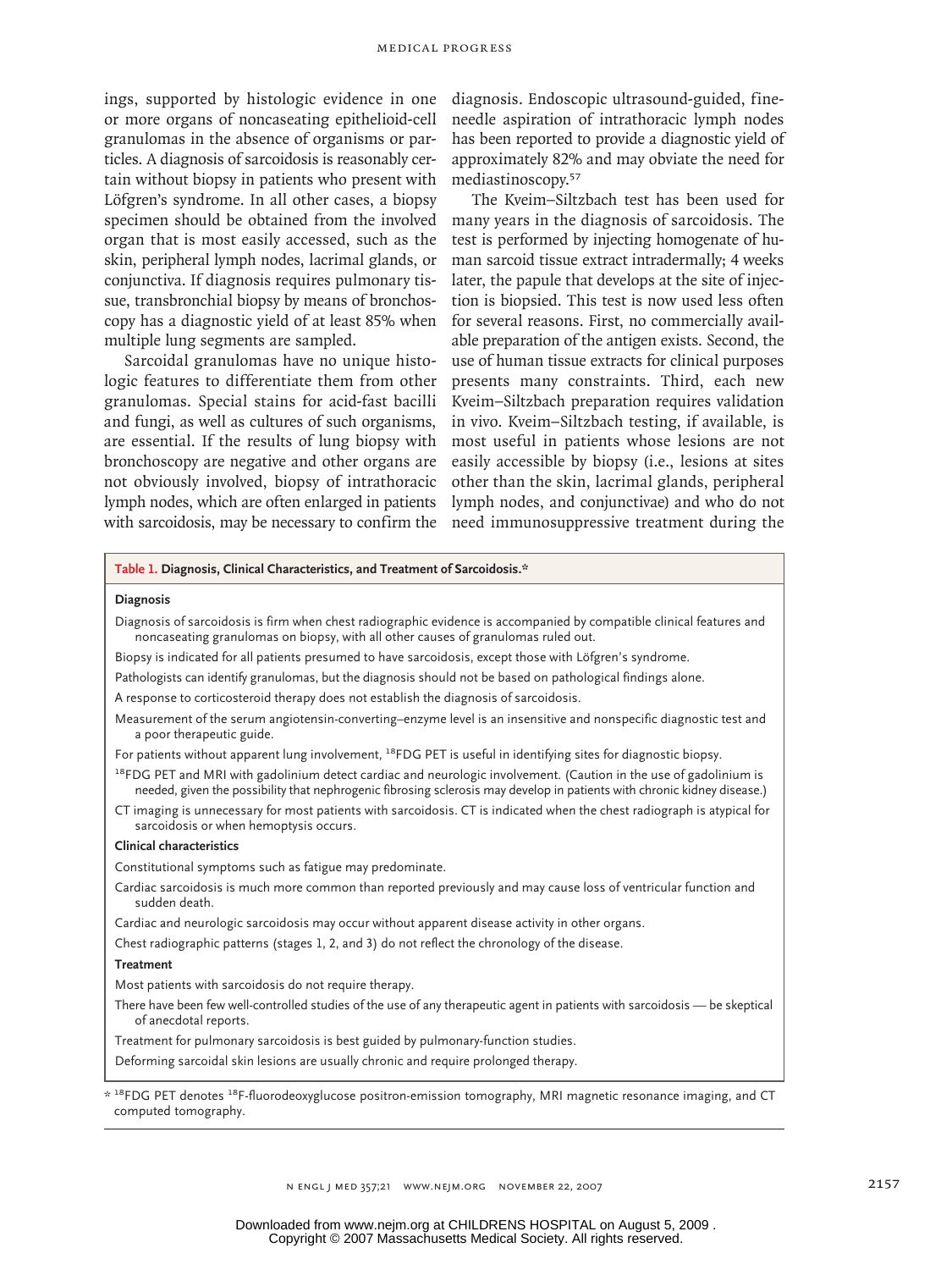

33p9 Combo FILL dominal computed tomographic scan; Panel L, involvement of the optic chiasm on a gadolinium-enhanced MRI cobblestoning; Panel F, ipsilateral peripheral facial-nerve and cranial-nerve involvement with hearing loss; Panel G, a spinal cord mass on a T1-weighted MRI scan (arrow); Panel H, nasal, parotid, lung, liver, spleen, subcutaneousthe liver, spleen, and lymph nodes on a positron-emission tomographic scan with <sup>18</sup>F-fluorodeoxyglucose; Panel J, artistic, spiech, and *finger nodes on a position emission temegraphic sean with the national splence, rane*<br>a right-lung cavity with a gravity-dependent aspergilloma; Panel K, hypodense nodular splenic masses on an aba spinal cold mass on a 11 weighted with sean (arrow), I alter 11, hasal, parolid, lang, livel, spiceli, sabculancous scan (arrow); and Panel M, granulomatous involvement of the humerus on a T<sub>1</sub>-weighted MRI scan. Panel A shows waxy interscapular skin plaques; Panel B, lupus pernio (violaceous plaques on the cheek and nose); Panel C, anterior uveitis with synechiae; Panel D, an enlarged, nodular lacrimal gland; Panel E, endobronchial

**Please check carefully.**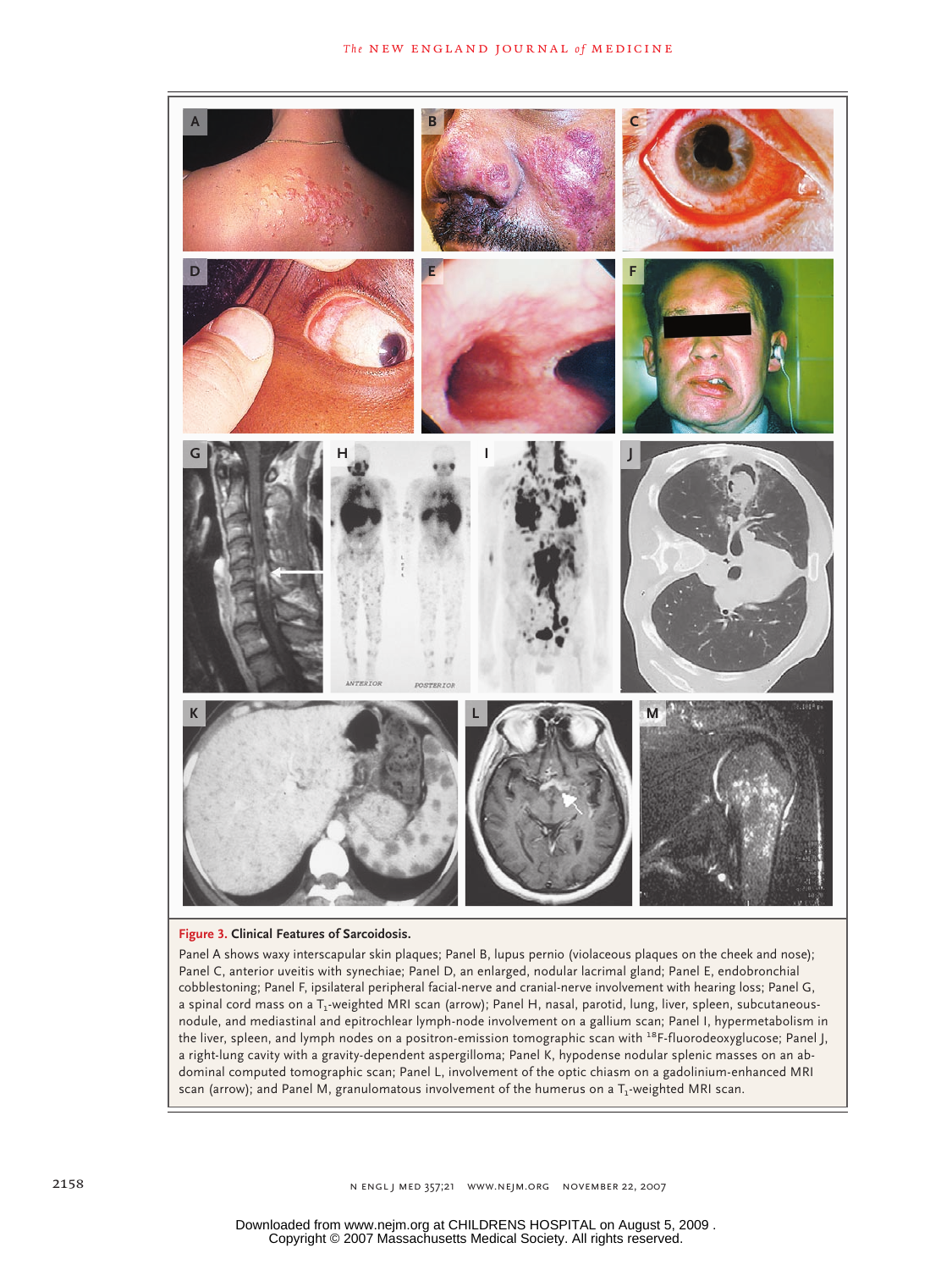4-week waiting period between injection and biopsy. On the basis of our experience over the past 50 years at Mt. Sinai Medical Center, New York, where more than 10,000 Kveim–Siltzbach tests have been performed, the rate of true positive results appears to be over 50%, and the rate of false positive results is close to zero. A 3-to-4-mm scar from the punch biopsy necessitated by the test has been the only complication.

Without a definitive diagnostic imaging study, fluid analysis, or blood test, sarcoidosis remains a diagnosis of exclusion. Guidelines for initial clinical evaluation and follow-up are provided in Table 2. 58,59 Recently, several reports suggested that <sup>18</sup>F-fluorodeoxyglucose positron-emission tomography ( <sup>18</sup>FDG PET) may be useful in assessing the extent of organ involvement and in pinpointing the organs that are candidates for diagnostic biopsy.<sup>60</sup>

Sarcoidal granulomas produce angiotensinconverting enzyme (ACE), and ACE levels are elevated in 60% of patients with sarcoidosis. However, the value of serum ACE levels in diagnosing or managing sarcoidosis remains controversial. Although ACE levels are influenced by ACE gene polymorphisms, and genotype-corrected reference values may be used to improve interpretation,<sup>61</sup> as a diagnostic tool, measurement of serum ACE levels lacks sensitivity and specificity. For example, the positive and negative predictive values were only 84% and 74%, respectively, in one series.<sup>62</sup>

# ORGAN INVOLVEMENT

Sarcoidal granulomas can involve any organ, but in more than 90% of patients, clinical sarcoidosis is manifested as intrathoracic lymph-node enlargement, pulmonary involvement, skin or ocular signs and symptoms, or some combination of these findings.

#### **Pulmonary Involvement**

Respiratory symptoms often include dyspnea, cough, vague chest discomfort, and wheezing. Chest radiographs in patients with sarcoidosis have been classified into four stages<sup>63</sup>: stage 1, bilateral hilar lymphadenopathy without infiltration; stage 2, bilateral hilar lymphadenopathy with infiltration; stage 3, infiltration alone; and stage 4, fibrotic bands, bullae, hilar retraction, bronchiectasis, and diaphragmatic tenting. These so-called stages represent radiographic patterns and do not indicate disease chronicity or correlate with changes in pulmonary function.<sup>64</sup>

About 65% of patients have airflow limitation at presentation, and spirometry usually indicates restrictive ventilatory dysfunction, with reduced forced vital capacity (FVC) and reduced forced expiratory volume in 1 second (FEV<sub>1</sub>). At least  $50\%$ of patients also have concurrent obstructive airway disease, with a reduced ratio of  $FEV<sub>1</sub>$  to  $FVC<sub>1</sub>$ <sup>5</sup> Airway hyperreactivity occurs in 5 to 83% of patients.<sup>65</sup> In 80% of patients presenting with abnormal spirometric findings, the values return to the normal range within 2 years.<sup>64</sup>

Pulmonary hypertension is a well-described complication of sarcoidosis. Studies have shown that pulmonary-artery pressure is elevated in 6 to 23% of patients at rest and in as many as 43% with exertion. $66$  Fibrosis — and the resulting obliteration of the pulmonary vessels — is the most common mechanism for pulmonary hypertension in sarcoidosis, although granulomatous infiltration of the pulmonary arterioles can cause pulmonary hypertension in the absence of pulmonary fibrosis.<sup>67</sup> The prognosis for patients with sarcoidosis-associated pulmonary hypertension is not known. Several small case series indicate a benefit with a treatment approach similar to that used for primary pulmonary hypertension.<sup>66</sup>

# **Cutaneous Involvement**

Although not life-threatening, the unsightly skin lesions of sarcoidosis can be emotionally devastating. Skin involvement is common (occurring in 25 to 35% of patients with sarcoidosis) and often overlooked or misinterpreted, given the variability of the lesions. Macules, papules, and plaques may arise as single isolated lesions or in crops. Lesions commonly involve the nape of the neck and upper back (Fig. 3A), extremities, and trunk, and may appear in scars and tattoos. In black American patients, skin lesions frequently leave scars, pits, and pale, depigmented areas.

Lupus pernio (Fig. 3B), the term for sarcoidosis-related indurated, lumpy, violaceous lesions on the nose, cheeks, lips, and ears, can be disfiguring, eroding into underlying cartilage and bone. Lupus pernio is more common in women than in men and is associated with chronic disease and extrapulmonary involvement.<sup>68</sup>

Erythema nodosum occurs in about 10% of patients with sarcoidosis and usually lasts for about 3 weeks. Biopsy specimens of erythema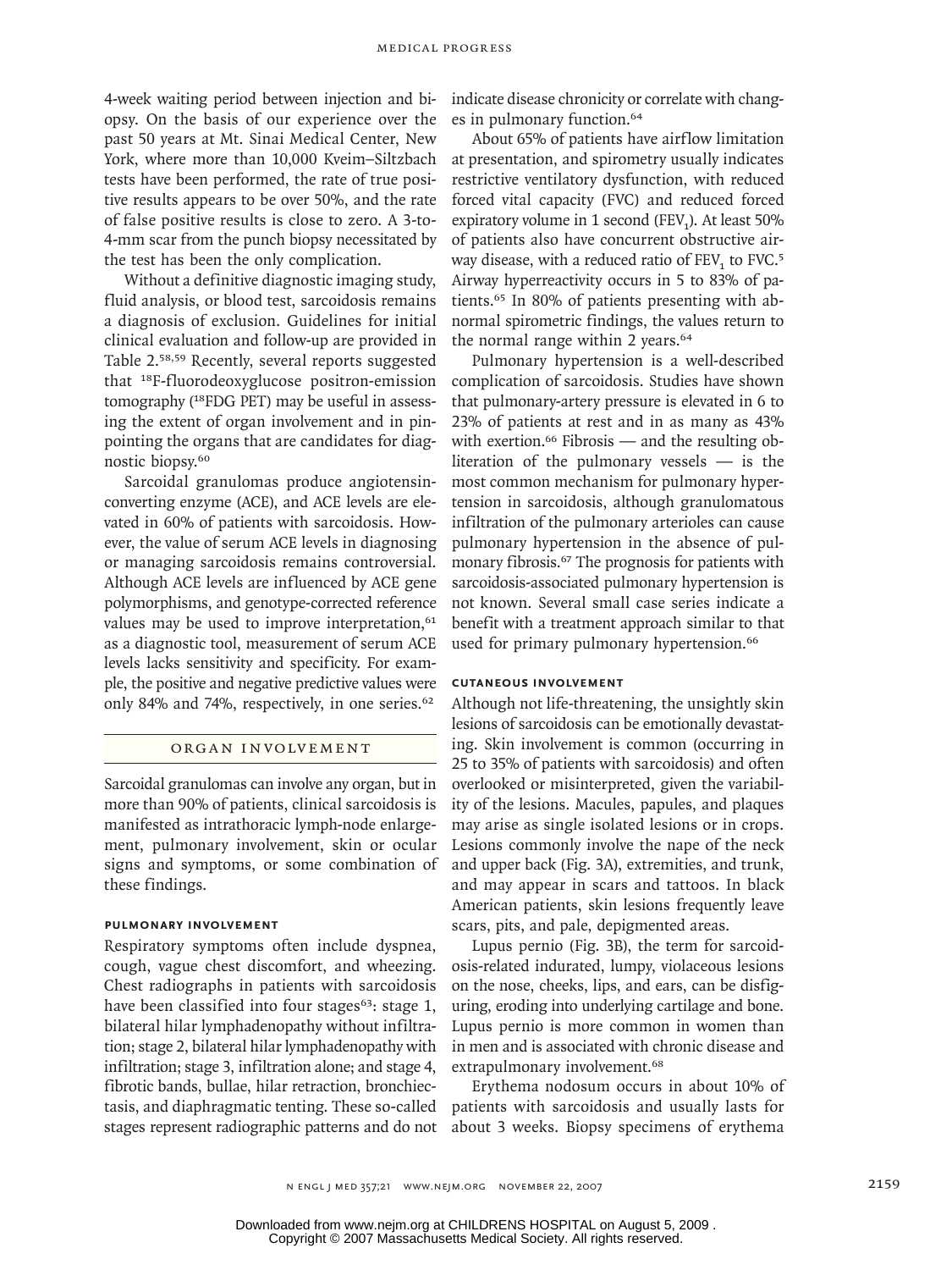| Table 2. Clinical Evaluation in Sarcoidosis.*                                                                                                                                  |  |  |  |
|--------------------------------------------------------------------------------------------------------------------------------------------------------------------------------|--|--|--|
| Initial assessment                                                                                                                                                             |  |  |  |
| History and physical examination (attention to environmental or occupational exposure and family history)                                                                      |  |  |  |
| Biopsy of affected organ, with special stains and culture of specimen                                                                                                          |  |  |  |
| Posteroanterior and lateral chest radiographs                                                                                                                                  |  |  |  |
| Pulmonary-function tests - spirometry with bronchodilator, total lung capacity, and diffusion capacity                                                                         |  |  |  |
| Electrocardiography                                                                                                                                                            |  |  |  |
| Complete ophthalmologic evaluation (slit-lamp, tonometric, and funduscopic examinations)                                                                                       |  |  |  |
| Complete blood count with platelet count and measurement of serum calcium, creatine, alkaline phosphatase, alanine<br>aminotransferase, and aspartate aminotransferase levels) |  |  |  |
| Measurement of serum level of angiotensin-converting enzyme (if elevated, may be useful to monitor patient compliance)                                                         |  |  |  |
| Other tests as indicated for assessment of involved organs:                                                                                                                    |  |  |  |
| Heart — Holter monitoring, echocardiography, cardiac PET, MRI, and electrophysiological study for inducible arrhythmias                                                        |  |  |  |
| Lung — right-heart catheterization for pulmonary hypertension                                                                                                                  |  |  |  |
| Central nervous system - MRI with gadolinium and cerebrospinal fluid analysis                                                                                                  |  |  |  |
| Monitoring (follow up every 2 to 3 months)                                                                                                                                     |  |  |  |
| Assessment for decline in physiological function based on initial organ involvement                                                                                            |  |  |  |
| Further testing in the case of new symptoms or physical findings                                                                                                               |  |  |  |
| Testing to monitor side effects of therapy - for example, bone densitometry for corticosteroid use and semiannual<br>ophthalmologic examination for hydroxychloroquine use     |  |  |  |

nodosum lesions show nonspecific septal panniculitis, which neither confirms nor negates the diagnosis of sarcoidosis.

# **Liver and Spleen Involvement**

Just over 10% of all patients with sarcoidosis have elevated serum aminotransferase and alkaline phosphatase levels.<sup>5</sup> A cholestatic syndrome characterized by pruritus and jaundice, hepatic failure, or portal hypertension can develop; yet liver involvement is usually clinically silent. Detection of hepatic and splenic lesions on computed tomography is described in 5% and 15% of patients, respectively (Fig. 3K).<sup>69</sup> Nearly 60% of patients with hepatic manifestations of sarcoidosis have constitutional symptoms such as fever, night sweats, anorexia, and weight loss. Liver involvement is at least twice as common in black Americans as in white Americans.<sup>70</sup> Portal hypertension with variceal bleeding, a hepatopulmonary syndrome with refractory hypoxemia, and cirrhosis leading to liver failure occur in only 1% of patients with sarcoidosis.<sup>71</sup>

# **Neurologic Involvement**

The central nervous system is involved in up to 25% of patients with sarcoidosis who undergo autopsy, but only 10% of all patients with sarcoidosis present with neurologic symptoms. The most common problems, listed in decreasing order of frequency, are cranial-nerve palsies, headache, ataxia, cognitive dysfunction, weakness, and seizures.<sup>72</sup> Neurologic involvement precedes the diagnosis of sarcoidosis in up to 74% of patients and is the only manifestation in 10 to 17% of patients with neurosarcoidosis.<sup>73</sup>

Analysis of cerebrospinal fluid in patients with central nervous system involvement indicates nonspecific lymphocytic inflammation. The diagnostic value of measuring ACE levels in cerebrospinal fluid is controversial, since ACE levels are neither sensitive nor specific for the diagnosis.<sup>74</sup> In a third of patients, oligoclonal immunoglobulin bands in the cerebrospinal fluid are elevated, making it difficult to differentiate sarcoidosis from multiple sclerosis.<sup>74</sup>

Magnetic resonance imaging (MRI) with gadolinium is useful for detecting central nervous system involvement and guiding therapy. An aggressive approach to treatment, with the use of both corticosteroids and immunosuppressive agents such as azathioprine, has recently been advocated.<sup>72</sup> Treatment of lesions that are evident on MRI should be continued until sustained resolution occurs, as assessed by means of the same imaging technique.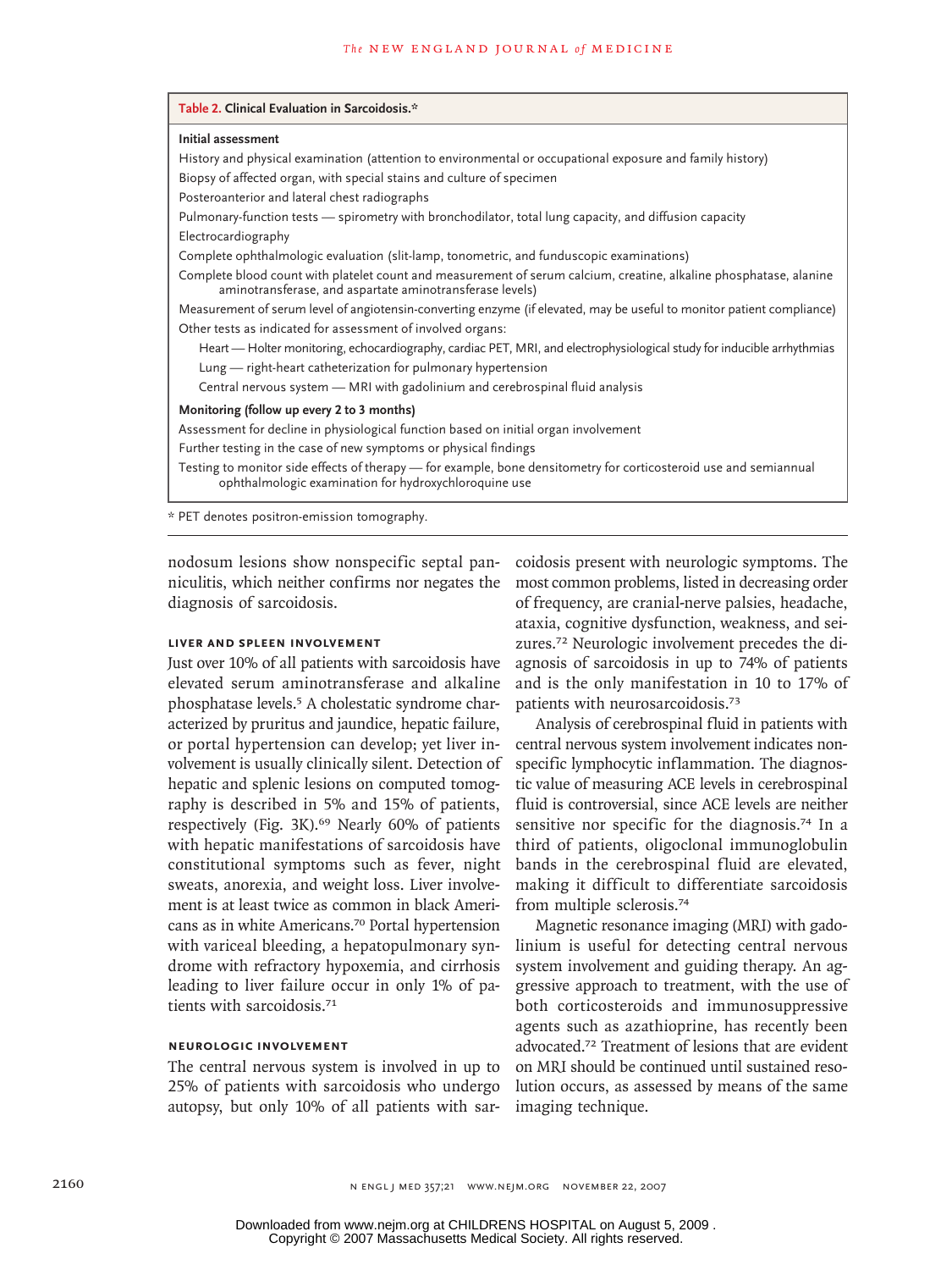# **Ophthalmologic Complications**

The eye and adnexa (Fig. 3C) are involved in 25 to 80% of patients with sarcoidosis, necessitating routine slit-lamp and funduscopic examination.<sup>75</sup> Anterior uveitis is the most common manifestation, occurring in 65% of patients with ophthalmologic involvement; chronic anterior uveitis, with insidious symptoms leading to glaucoma and vision loss, is more common than acute anterior uveitis. Posterior-segment involvement is reported to occur in nearly 30% of the patients with ocular sarcoidosis and is frequently accompanied by central nervous system involvement.<sup>75</sup> In about 10 to 15% of patients with uveitis, both the anterior and posterior segments are involved.

# **Cardiac Sarcoidosis**

Cardiac granulomas are found in about 25% of patients with sarcoidosis who are examined at autopsy, but cardiac sarcoidosis is clinically apparent in only about 5% of all patients. The most common location for granulomas and scars is the left ventricular free wall, followed by the intraventricular septum, often with involvement of the conducting system. Cardiac sarcoidosis is manifested clinically as a cardiomyopathy with loss of muscle function or tachyarrhythmias and bradyarrhythmias (palpitations, syncope, and death). Endomyocardial biopsy has a low diagnostic yield (less than 20%) because cardiac involvement tends to be patchy, and granulomas are more likely to be located in the left ventricle and basal ventricular septum than in the right ventricle, where endomyocardial biopsies are usually performed.<sup>76</sup> Cardiac MRI with gadolinium enhancement and PET scanning are valuable aids in the diagnosis of myocardial sarcoidosis. Since sudden death may be the first sign of cardiac sarcoidosis, electrophysiological studies to detect any conduction delays or increased risk of sustained arrhythmias should be strongly considered in all patients with suspected cardiac sarcoidosis. Most authorities recommend placement of an electronic pacemaker for complete heart block and an automatic implantable cardioverter–defibrillator for ventricular fibrillation or tachycardia and markedly reduced left ventricular ejection fraction.<sup>77</sup>

# **Hypercalcemia and Renal Disease**

Hypercalciuria occurs in 40% of patients with sarcoidosis, hypercalcemia in 11%, and renal calculi in 10%. Therefore, 24-hour urinary excretion of calcium should be measured in all patients with sarcoidosis.<sup>78</sup> Intrarenal calcium deposition may be so severe that renal failure ensues. Calcium metabolism is disturbed because sarcoidal macrophages possess 25-hydroxyvitamin D–1αhydroxylase, which converts 25-hydroxyvitamin D to the more active vitamin D metabolite, 1,25 dihydroxyvitamin D. Renal failure due to granulomatous nephritis rarely occurs.

# **Bone and Joint Involvement**

With new imaging techniques (MRI and PET), bony lesions scattered throughout the skeleton are often detected in patients with sarcoidosis and may be confused with metastatic bone lesions. Although skeletal lesions may cause pain, most are asymptomatic. Chronic arthralgias are more common than frank arthritis.

# SARCOIDOSIS IN CHILDREN

Sarcoidosis is less common in children than in adults. In a 15-year study in Denmark,<sup>79</sup> the incidence of sarcoidosis was 0.06 case per 100,000 children 4 years of age or younger, increasing gradually with age to 1.02 cases per 100,000 children who were 14 to 15 years old. In older children, the clinical picture was similar to that in adults. Younger children presented predominantly with skin lesions, uveitis, arthritis, and stage 1 changes on chest radiographs. Familial juvenile systemic granulomatosis, also called Blau's syndrome, bears some similarities to childhood sarcoidosis.<sup>80</sup> Children with Blau's syndrome also present with granulomatous arthritis and skin and eye involvement. However, in Blau's syndrome, the lungs are not involved, the Kveim–Siltzbach skin test is negative, and the Blau genetic mutation (which involves the CARD15 protein) is not associated with sarcoidosis.29,81

# THER A PY

#### **Medications**

Most patients with sarcoidosis are not disabled by the illness, so the decision to provide treatment should reflect a weighing of the risks of using corticosteroids, the most common therapy, against the potential benefits. A general rule is to consider instituting treatment when organ function is threatened. Detection of granulomatous disease on physical examination, biopsy, imaging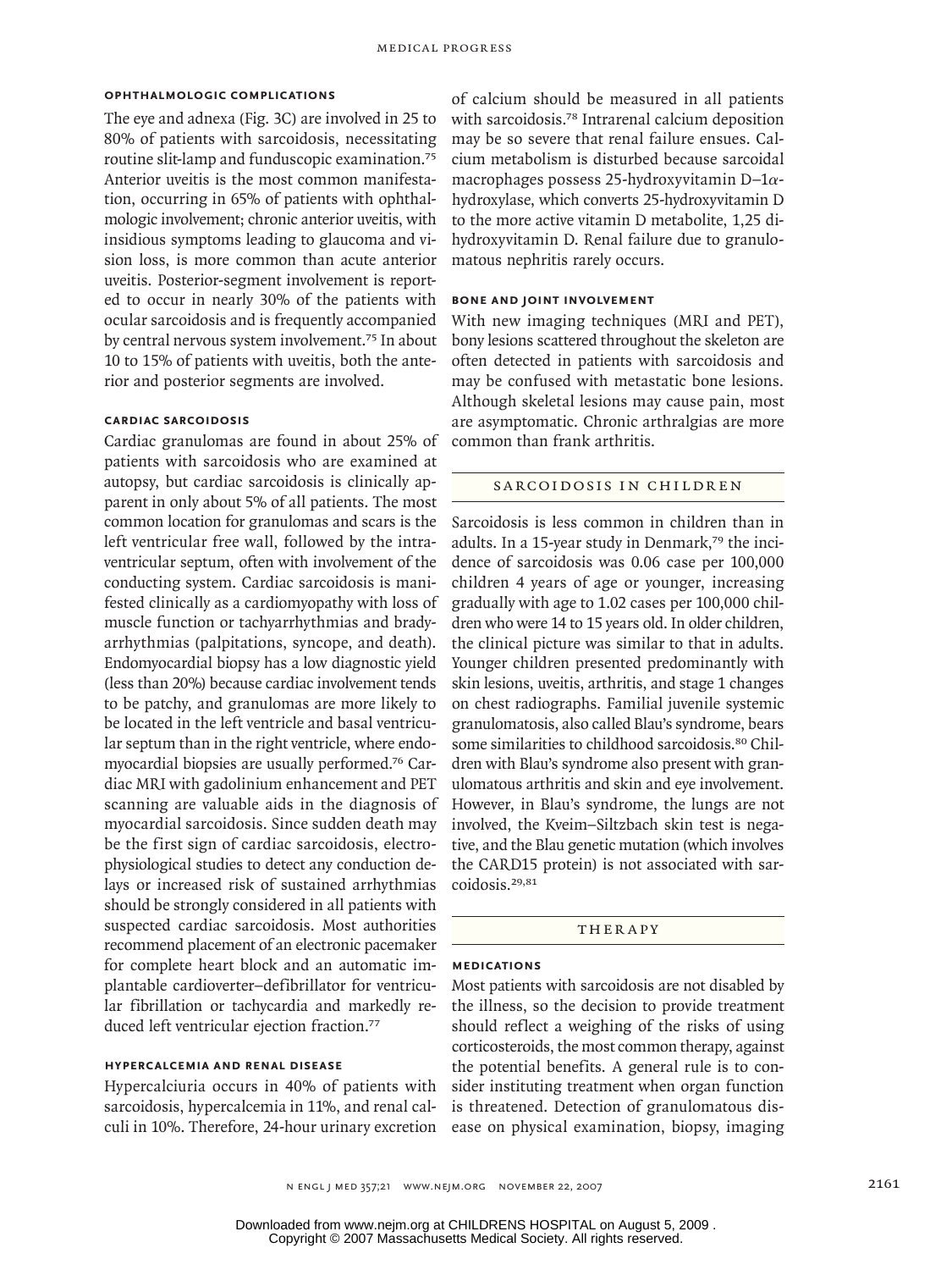studies, or serologic testing is not a mandate to provide treatment. Table 3 presents treatment guidelines. An international expert panel has suggested initiating treatment with oral prednisone at a dose of 20 to 40 mg per day.<sup>59</sup> The panel recommends evaluating the response to treatment after 1 to 3 months. If there has been a response, the prednisone dose should be tapered to 5 to 15 mg per day, with treatment planned for an additional 9 to 12 months. Lack of a response after 3 months suggests the presence of irreversible fibrotic disease, nonadherence to therapy, or an inadequate dose of prednisone. Once treatment with prednisone has been initiated, limiting it to short courses is unlikely to be helpful.

Most published data on the use of immunosuppressive and cytotoxic drugs in patients with sarcoidosis are anecdotal and based on small numbers of patients.<sup>82</sup> The only randomized, controlled trial that has been reported to date

compared methotrexate with placebo in patients receiving corticosteroids.<sup>83</sup> After 12 months, those receiving methotrexate required significantly smaller amounts of corticosteroids than the control group. No significant differences were found between the methotrexate and control groups in terms of lung function, chest radiographs, symptoms, or side effects.

Hydroxychloroquine has been used with some success, particularly for hypercalcemia,<sup>84</sup> skin disease, and neurologic involvement.<sup>85</sup> Bachelez et al. reported on the use of minocycline in 12 patients; the drug was effective for the treatment of skin lesions in 10 patients and diminished lung disease in 2.<sup>86</sup> Several mechanisms have been proposed supporting the use of tetracyclines and their analogues in sarcoidosis. These drugs inhibit matrix metalloproteinases, angiogenesis, apoptosis, and in vitro granuloma formation by monocytes exposed to dextran beads.<sup>87</sup>

Since TNF- $\alpha$  plays a central role in granulo-

| Table 3. Initial Therapy According to Organ and Clinical Status.* |                                                       |                                                                                                                        |  |
|-------------------------------------------------------------------|-------------------------------------------------------|------------------------------------------------------------------------------------------------------------------------|--|
| Organ                                                             | <b>Clinical Findings</b>                              | <b>Treatment</b>                                                                                                       |  |
| Lungs                                                             | Dyspnea plus FEV <sub>1</sub> , FVC <70%              | Prednisone, 20-40 mg/day                                                                                               |  |
|                                                                   | Cough, wheezing                                       | Inhaled corticosteroid                                                                                                 |  |
| Eyes                                                              | Anterior uveitis                                      | Topical corticosteroid                                                                                                 |  |
|                                                                   | Posterior uveitis                                     | Prednisone, 20-40 mg/day                                                                                               |  |
|                                                                   | Optic neuritis                                        | Prednisone, 20-40 mg/day                                                                                               |  |
| Skin                                                              | Lupus pernio                                          | Prednisone, 20-40 mg/day<br>Hydroxychloroquine, 400 mg/day<br>Thalidomide, 100-150 mg/day<br>Methotrexate, 10-15 mg/wk |  |
|                                                                   | Plaques, nodules                                      | Prednisone, 20-40 mg/day<br>Hydroxychloroquine, 400 mg/day                                                             |  |
|                                                                   | Erythema nodosum                                      | <b>NSAID</b>                                                                                                           |  |
| Central nervous system                                            | Cranial-nerve palsies                                 | Prednisone, 20–40 mg/day                                                                                               |  |
|                                                                   | Intracerebral involvement                             | Prednisone, 40 mg per day<br>Azathioprine, 150 mg/day<br>Hydroxychloroquine, 400 mg/day                                |  |
| Heart                                                             | Complete heart block                                  | Pacemaker <sup>+</sup>                                                                                                 |  |
|                                                                   | Ventricular fibrillation, tachycardia                 | <b>AICD</b>                                                                                                            |  |
|                                                                   | Decreased LVEF (<35%)                                 | AICD; prednisone, 30-40 mg/day                                                                                         |  |
| Liver                                                             | Cholestatic hepatitis with constitutional<br>symptoms | Prednisone, 20-40 mg/day<br>Ursodiol, 15 mg/kg of body weight per day                                                  |  |
| Joints and muscles                                                | Arthralgias                                           | <b>NSAID</b>                                                                                                           |  |
|                                                                   | Granulomatous arthritis                               | Prednisone, 20-40 mg/day                                                                                               |  |
|                                                                   | Myositis, myopathy                                    | Prednisone, 20-40 mg/day                                                                                               |  |
| Hypercalciuria and<br>hypercalcemia                               | Kidney stones, fatigue                                | Prednisone, 20-40 mg/day<br>Hydroxychloroquine, 400 mg/day                                                             |  |

\* FEV<sub>1</sub> denotes forced expiratory volume in 1 second, FVC forced vital capacity, LVEF left ventricular ejection fraction, AICD automatic implantable cardiac defibrillator, and NSAID nonsteroidal antiinflammatory drug. † Most authorities recommend a dual-chamber pacemaker–defibrillator.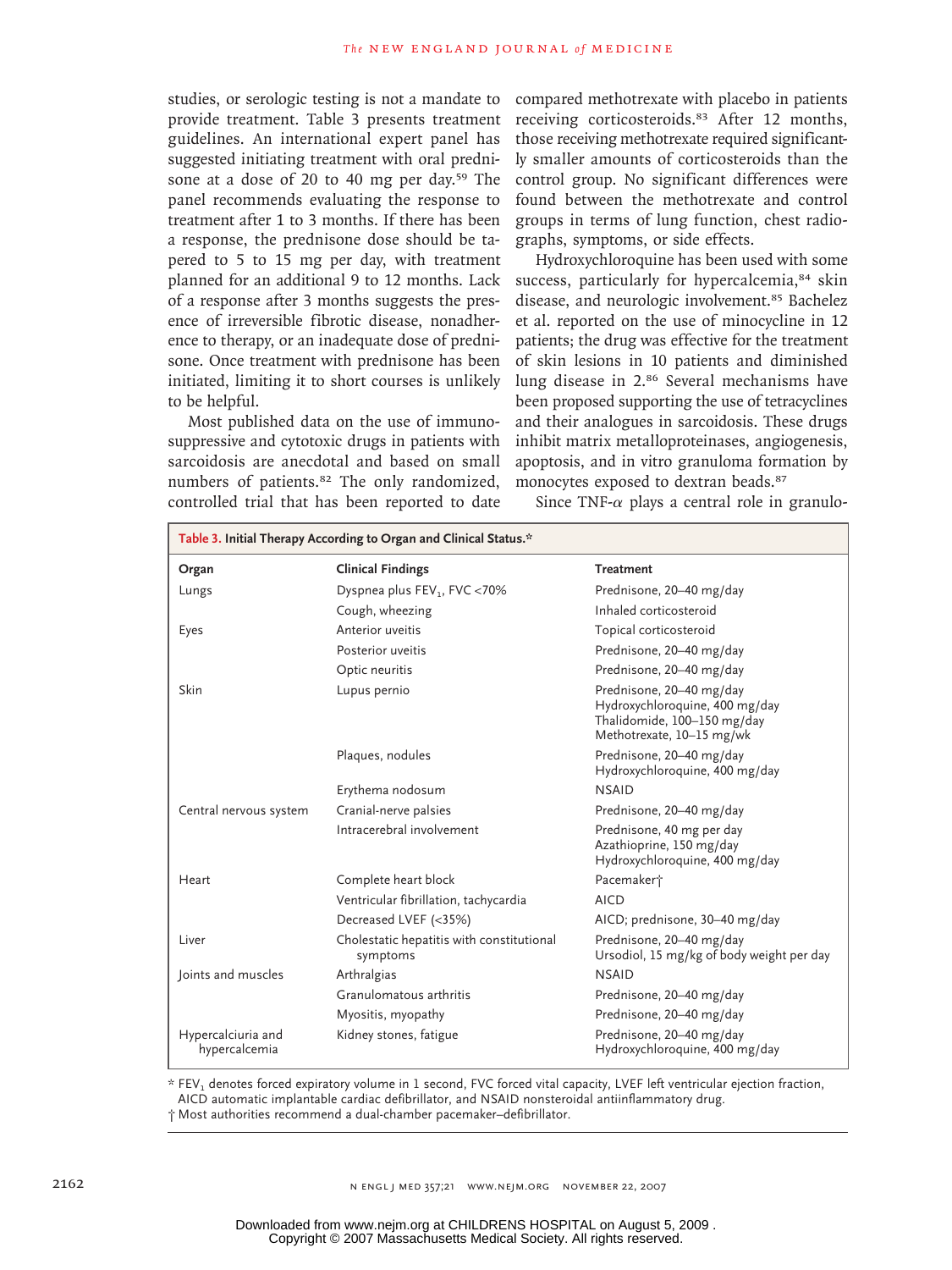ma formation, agents that inhibit TNF- $\alpha$  would appear to be potentially useful in treating sarcoidosis.<sup>88</sup> Both thalidomide and pentoxifylline suppress TNF- $\alpha$  production, but neither has been well studied in sarcoidosis. Several case reports, a few case series, and one randomized, controlled trial involving the use of the TNF- $\alpha$  blockers infliximab and etanercept to treat chronic or refractory sarcoidosis have been published.<sup>89,90</sup> Although the case reports and case series were encouraging, the results of the randomized, controlled trial,<sup>90</sup> 6 months in length, indicated only modest improvement in FVC and chest radiographic findings and no differences in dyspnea scores or 6-minute walking distance.

# **Transplantation**

About 3% of lung transplantations and less than 1% of heart and liver transplantations are performed in patients with sarcoidosis.<sup>91</sup> The 1- and 5-year graft survival rates for lung and liver transplants in patients with sarcoidosis are similar to those for lung and liver transplants in patients with other disorders. On the basis of data from the United Network for Organ Sharing on orthotopic heart transplantations performed between 1987 and 2005, the 65 patients with sarcoidosis who received transplants had higher rates of shortand intermediate-term survival than the majority of the other recipients.<sup>92</sup> An elevated right atrial pressure (>15 mm Hg) is a marker of increased mortality among patients awaiting lung transplantation; such patients have a 5.2-fold increase in the risk of death.93,94 Sarcoidosis can recur in lung allografts, but such recurrence does not affect survival or the risk of complications.

## FUTURE DIRECTIONS

Despite much research over the past decade, the cause of sarcoidosis remains unknown. A working group convened by the National Heart, Lung, and Blood Institute proposed a number of research directions<sup>95</sup> that included performing mechanistic studies to elucidate granuloma formation; identifying unique proteins, particularly in the Kveim reagent, that may be serving as antigens in sarcoidosis; searching for candidate genes based on the results of published genomewide scans; developing relevant animal models; and performing randomized, controlled trials to test new therapies. Given the new technologies available, research over the next decade may improve our understanding of sarcoidosis and lead to more specific therapies.

Supported in part by grants from the National Heart, Lung, and Blood Institute (HL077577 and HL60263).

No potential conflict of interest relevant to this article was reported.

We thank Paul Klotman, M.D., for reviewing an earlier version of the manuscript.

#### **References**

1. Boeck C. Multiple benign sarcoid of the skin. J Cutan Genitourin Dis 1899;17: 543-50.

2. Newman LS, Rose CS, Maier LA. Sarcoidosis. N Engl J Med 1997;336:1224-34. [Erratum, N Engl J Med 1997;337:139.] Rybicki BA, Major M, Popovich J Jr, **3.** Maliarik MJ, Iannuzzi MC. Racial differences in sarcoidosis incidence: a 5-year study in a health maintenance organization. Am J Epidemiol 1997;145:234-41.

Pietinalho A, Hiraga Y, Hosoda Y, **4.** Löfroos AB, Yamaguchi M, Selroos O. The frequency of sarcoidosis in Finland and Hokkaido, Japan: a comparative epidemiological study. Sarcoidosis 1995;12:61-7. 5. Baughman RP, Teirstein AS, Judson MA, et al. Clinical characteristics of patients in a case control study of sarcoid-

osis. Am J Respir Crit Care Med 2001;164: 1885-9.

Milman N, Selroos O. Pulmonary sar-**6.** coidosis in the Nordic countries 1950- 1982: epidemiology and clinical picture. Sarcoidosis 1990;7:50-7.

7. Rabin DL, Thompson B, Brown KM, et al. Sarcoidosis: social predictors of severity at presentation. Eur Respir J 2004; 24:601-8.

Bresnitz EA, Strom BL. Epidemiology **8.** of sarcoidosis. Epidemiol Rev 1983;5:124- 56.

Rybicki BA, Amend KL, Maliarik MJ, **9.** Iannuzzi MC. Photocopier exposure and risk of sarcoidosis in African-American sibs. Sarcoidosis Vasc Diffuse Lung Dis 2004;21:49-55.

10. Newman LS, Rose CS, Bresnitz EA, et al. A case control etiologic study of sarcoidosis: environmental and occupational risk factors. Am J Respir Crit Care Med 2004;170:1324-30.

11. Kucera GP, Rybicki BA, Kirkey KL, et al. Occupational risk factors for sarcoidosis in African-American siblings. Chest 2003;123:1527-35.

12. Gorham ED, Garland CF, Garland FC, Kaiser K, Travis WD, Centeno JA. Trends and occupational associations in incidence of hospitalized pulmonary sarcoidosis and other lung diseases in Navy personnel: a 27-year historical prospective study, 1975- 2001. Chest 2004;126:1431-8.

13. Prezant DJ, Dhala A, Goldstein A, et al. The incidence, prevalence, and severity of sarcoidosis in New York City firefighters. Chest 1999;116:1183-93.

14. Barnard J, Rose C, Newman L, et al. Job and industry classifications associated with sarcoidosis in A Case-Control Etiologic Study of Sarcoidosis (ACCESS). J Occup Environ Med 2005;47:226-34.

15. Izbicki G, Chavko R, Banauch GI, et al. World Trade Center "sarcoid-like" granulomatous pulmonary disease in New York City Fire Department rescue workers. Chest 2007;131:1414-23.

16. Eishi Y, Suga M, Ishige I, et al. Quantitative analysis of mycobacterial and propionibacterial DNA in lymph nodes of Japanese and European patients with sarcoidosis. J Clin Microbiol 2002;40:198-204. 17. Song Z, Marzilli L, Greenlee BM, et al. Mycobacterial catalase-peroxidase is a tissue antigen and target of the adaptive im-

n engl j med 357;21 www.nejm.org november 22, 2007 2163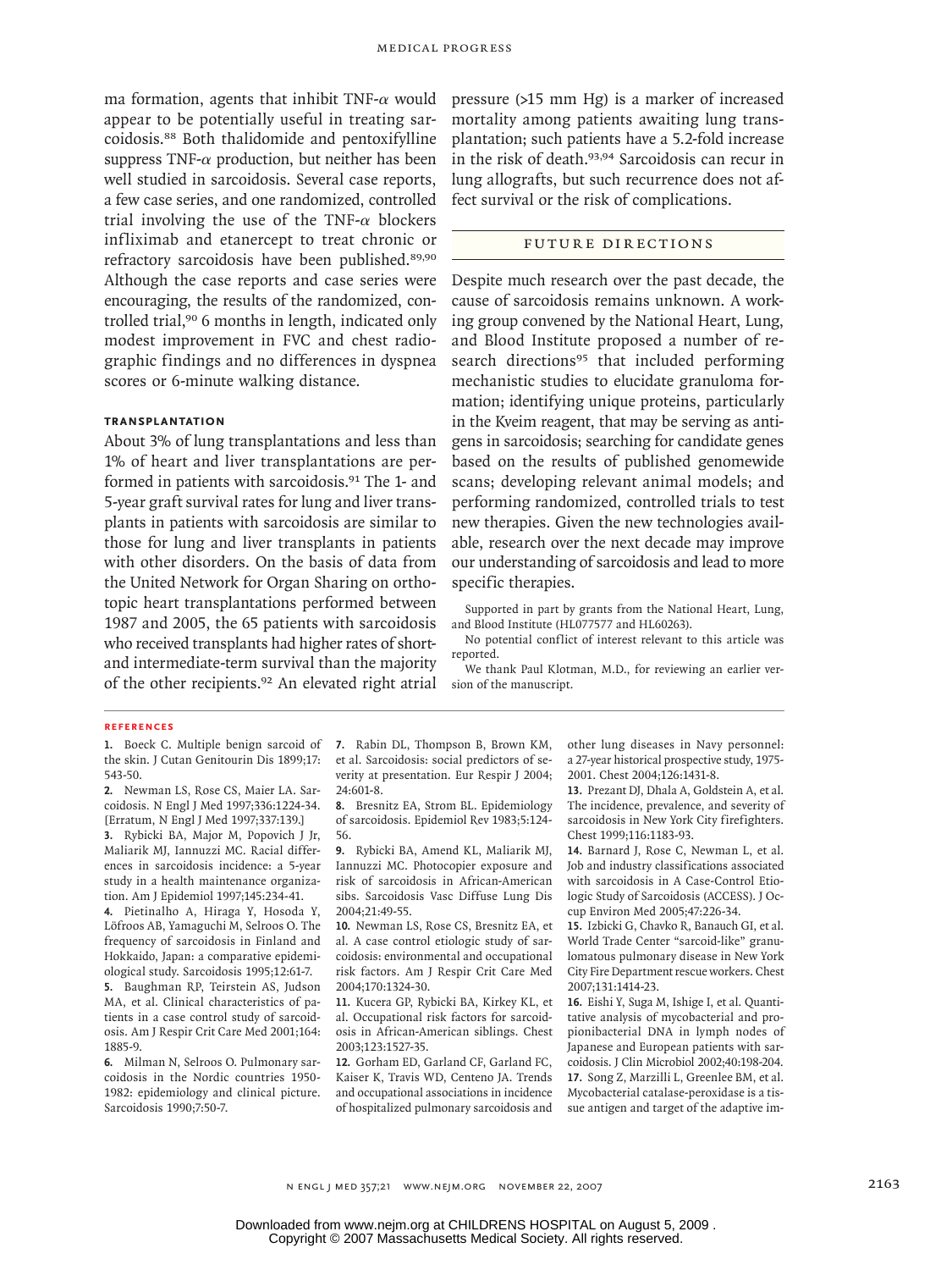mune response in systemic sarcoidosis. J Exp Med 2005;201:755-67. [Erratum, J Exp Med 2005;202:721.]

18. Dubaniewicz A, Kämpfer S, Singh M. Serum anti-mycobacterial heat shock proteins antibodies in sarcoidosis and tuberculosis. Tuberculosis (Edinb) 2006;86:60-7. 19. Hajizadeh R, Sato H, Carlisle J, et al. Mycobacterium tuberculosis antigen 85A induces Th-1 immune responses in systemic sarcoidosis. J Clin Immunol 2007;27: 445-54.

20. Martenstein H. Knochveranderungen bei lupus pernio. Z Haut Geschlechskr 1923;7:308.

Familial associations in sarcoidosis: **21.** a report to the Research Committee of the British Thoracic and Tuberculosis Association. Tubercle 1973;54:87-98.

22. Rybicki BA, Iannuzzi MC, Frederick MM, et al. Familial aggregation of sarcoidosis: A Case-Control Etiologic Study of Sarcoidosis (ACCESS). Am J Respir Crit Care Med 2001;164:2085-91.

23. Judson MA, Hirst K, Iyengar SK, et al. Comparison of sarcoidosis phenotypes among affected African-American siblings. Chest 2006;130:855-62.

24. Brewerton DA, Cockburn C, James DC, James DG, Neville E. HLA antigens in sarcoidosis. Clin Exp Immunol 1977;27: 227-9.

25. Rossman MD, Thompson B, Frederick M, et al. HLA-DRB1\*1101: a significant risk factor for sarcoidosis in blacks and whites. Am J Hum Genet 2003;73:720-35. Iannuzzi MC, Maliarik MJ, Poisson **26.** LM, Rybicki BA. Sarcoidosis susceptibility and resistance HLA-DQB1 alleles in African Americans. Am J Respir Crit Care Med 2003;167:1225-31.

27. Voorter CE, Amicosante M, Berretta F, Groeneveld L, Drent M, van den Berg-Loonen EM. HLA class II amino acid epitopes as susceptibility markers of sarcoidosis. Tissue Antigens 2007;70:18-27.

28. Sato H, Grutters JC, Pantelidis P, et al. HLA-DQB1\*0201: a marker for good prognosis in British and Dutch patients with sarcoidosis. Am J Respir Cell Mol Biol 2002;27:406-12.

29. Iannuzzi MC, Rybicki BA. Genetics of sarcoidosis: candidate genes and genome scans. Proc Am Thorac Soc 2007;4:108-16. 30. Valentonyte R, Hampe J, Croucher PJ, et al. Study of C-C chemokine receptor 2 alleles in sarcoidosis, with emphasis on family-based analysis. Am J Respir Crit Care Med 2005;171:1136-41.

31. Rybicki BA, Maliarik MJ, Poisson LM, Iannuzzi MC. Sarcoidosis and granuloma genes: a family-based study in African-Americans. Eur Respir J 2004;24:251-7.

Schürmann M, Reichel P, Müller-Myh-**32.** sok B, Schlaak M, Müller-Quernheim J, Schwinger E. Results from a genome-wide search for predisposing genes in sarcoidosis. Am J Respir Crit Care Med 2001;164: 840-6.

33. Iannuzzi MC, Iyengar SK, Gray-McGuire C, et al. Genome-wide search for sarcoidosis susceptibility genes in African Americans. Genes Immun 2005;6:509-18. 34. Valentonyte R, Hampe J, Huse K, et al. Sarcoidosis is associated with a truncating splice site mutation in BTNL2. Nat Genet 2005;37:357-64. [Erratum, Nat Genet 2005; 37:652.]

35. Rybicki BA, Walewski JL, Maliarik MJ, Kian H, Iannuzzi MC. The BTNL2 gene and sarcoidosis susceptibility in African Americans and whites. Am J Hum Genet 2005;77:491-9.

36. Arnett HA, Escobar SS, Gonzalez-Suarez E, et al. BTNL2, a butyrophilin/B7 like molecule, is a negative costimulatory molecule modulated in intestinal inflammation. J Immunol 2007;178:1523-33.

37. Gray-McGuire C, Sinha R, Iyengar S, et al. Genetic characterization and fine mapping of susceptibility loci for sarcoidosis in African Americans on chromosome 5. Hum Genet 2006;120:420-30.

38. Rybicki BA, Sinha R, Iyengar S, Gray-McGuire C, Elston RC, Iannuzzi MC. Genetic linkage analysis of sarcoidosis phenotypes: the Sarcoidosis Genetic Analysis (SAGA) study. Genes Immun 2007;8:379- 86.

39. Culver DA, Newman LS, Kavuru MS. Gene-environment interactions in sarcoidosis: challenge and opportunity. Clin Dermatol 2007;25:267-75.

40. Hernandez-Pando R, Bornstein QL, Aguilar Leon D, Orozco EH, Madrigal VK, Martinez Cordero E. Inflammatory cytokine production by immunological and foreign body multinucleated giant cells. Immunology 2000;100:352-8.

Agostini C, Adami F, Semenzato G. **41.** New pathogenetic insights into the sarcoid granuloma. Curr Opin Rheumatol 2000; 12:71-6.

42. Silver RF, Crystal RG, Moller DR. Limited heterogeneity of biased T-cell receptor V beta gene usage in lung but not blood T cells in active pulmonary sarcoidosis. Immunology 1996;88:516-23.

43. Zissel G, Prasse A, Müller-Quernheim J. Sarcoidosis — immunopathogenetic concepts. Semin Respir Crit Care Med 2007; 28:3-14.

44. Ho LP, Urban BC, Thickett DR, Davies RJ, McMichael AJ. Deficiency of a subset of T-cells with immunoregulatory properties in sarcoidosis. Lancet 2005;365:1062-72.

45. Mempel M, Flageul B, Suarez F, et al. Comparison of the T cell patterns in leprous and cutaneous sarcoid granulomas: presence of Valpha24-invariant natural killer T cells in T-cell-reactive leprosy together with a highly biased T cell receptor Valpha repertoire. Am J Pathol 2000;157: 509-23.

46. Miyara M, Amoura Z, Parizot C, et al. The immune paradox of sarcoidosis and regulatory T cells. J Exp Med 2006;203:359-70. [Erratum, J Exp Med 2006;203:477.]

47. Doyle MK, Berggren R, Magnus JH. Interferon-induced sarcoidosis. J Clin Rheumatol 2006;12:241-8.

Ramos-Casals M, Mana J, Nardi N, et **48.** al. Sarcoidosis in patients with chronic hepatitis C virus infection: analysis of 68 cases. Medicine (Baltimore) 2005;84:69-80. 49. Kikawada M, Ichinose Y, Kunisawa A, et al. Sarcoidosis induced by interferon therapy for chronic myelogenous leukaemia. Respirology 1998;3:41-4.

50. Henry MT, McMahon K, Mackarel AJ, et al. Matrix metalloproteinases and tissue inhibitor of metalloproteinase-1 in sarcoidosis and IPF. Eur Respir J 2002;20:1220-7. Fireman E, Kraiem Z, Sade O, Greif J, **51.** Fireman Z. Induced sputum-retrieved matrix metalloproteinase 9 and tissue metalloproteinase inhibitor 1 in granulomatous diseases. Clin Exp Immunol 2002;130: 331-7.

Wahlström J, Katchar K, Wigzell H, **52.** Olerup O, Eklund A, Grunewald J. Analysis of intracellular cytokines in CD4+ and CD8+ lung and blood T cells in sarcoidosis. Am J Respir Crit Care Med 2001;163:115- 21.

53. Prasse A, Pechkovsky DV, Toews GB, et al. A vicious circle of alveolar macrophages and fibroblasts perpetuates pulmonary fibrosis via CCL18. Am J Respir Crit Care Med 2006;173:781-92.

Siltzbach LE, James DG, Neville E, et **54.** al. Course and prognosis of sarcoidosis around the world. Am J Med 1974;57:847- 52.

55. Grunewald J, Eklund A. Sex-specific manifestations of Lofgren's syndrome. Am J Respir Crit Care Med 2007;175:40-4.

Idali F, Wikén M, Wahlström J, et al. **56.** Reduced Th1 response in the lungs of HLA-DRB1\*0301 patients with pulmonary sarcoidosis. Eur Respir J 2006;27:451-9.

57. Annema JT, Veseliç M, Rabe KF. Endoscopic ultrasound-guided fine-needle aspiration for the diagnosis of sarcoidosis. Eur Respir J 2005;25:405-9.

58. Judson MA, Baughman RP, Teirstein AS, Terrin ML, Yeager H Jr. Defining organ involvement in sarcoidosis: the ACCESS proposed instrument. Sarcoidosis Vasc Diffuse Lung Dis 1999;16:75-86.

Statement on sarcoidosis: joint state-**59.** ment of the American Thoracic Society (ATS), the European Respiratory Society (ERS) and the World Association of Sarcoidosis and Other Granulomatous Disorders (WASOG) adopted by the ATS Board of Directors and by the ERS Executive Committee, February 1999. Am J Respir Crit Care Med 1999;160:736-55.

60. Nunes H, Brillet PY, Valeyre D, Brauner MW, Wells AU. Imaging in sarcoidosis. Semin Respir Crit Care Med 2007;28:102-  $20<sub>2</sub>$ 

61. Kruit A, Grutters JC, Gerritsen WB, et al. ACE I/D-corrected Z-scores to identify normal and elevated ACE activity in sarcoidosis. Respir Med 2007;101:510-5.